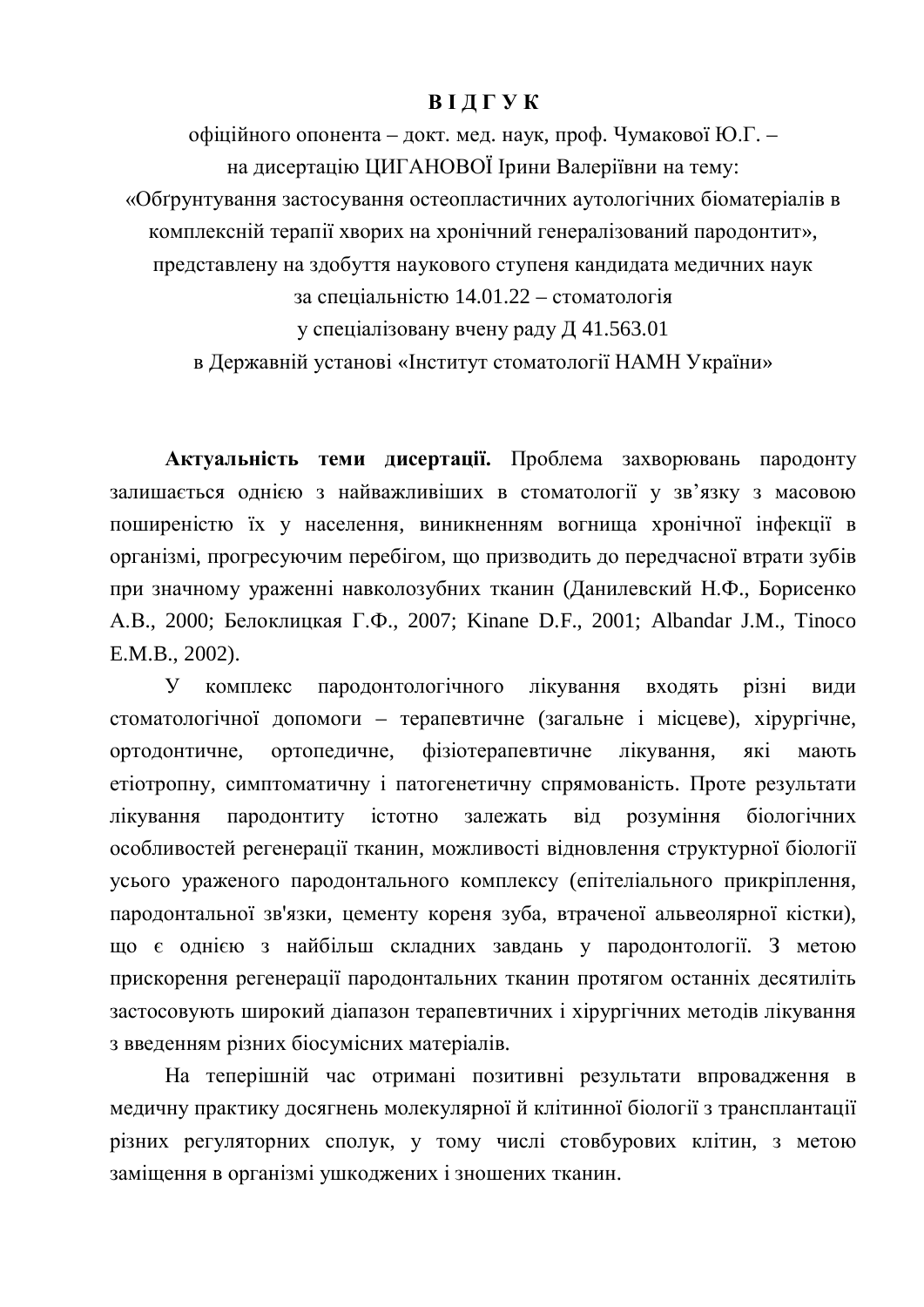Прогрес у дослідженні перспективи застосування стовбурових клітин і тканинної інженерії для тканинної регенерації спостерігається і в стоматологічній практиці (Скрипников П.Н. с соавт., 2006; Яриніч-Бучинська Н.П., 2008; Грудянов А.И. с соавт., 2009; Alhadlaq A., Mao J.J., 2003; Camelo M. et al., 2003). Тому актуальним є подальший пошук нових ефективних методів спрямованої регенерації тканин при лікуванні захворювань пародонту.

Представлена дисертаційна робота Циганової І.В. присвячена розробці, експериментальному обгрунтуванню та клінічному опрацюванню методу спрямованої регенерації кісткової тканини при хірургічному лікуванні пародонтиту з застосуванням аутологічних стовбурових клітин з кісткового мозку та жирової тканини з метою підвищення ефективності лікування хворих на генералізований пародонтит II-III ступеню.

Таким чином, тема дисертаційної роботи є актуальною, відповідає потребам сучасної стоматології, а отримані результати безумовно мають важливе значення для медичної науки і практики.

Дисертаційна робота Циганової І.В. виконана відповідно до плану комплексної науково-дослідної роботи кафедри стоматології та терапевтичної стоматології ХМАПО «Клінічний перебіг основних стоматологічних захворювань з урахуванням соматичної патології в умовах екологічнонебезпечних факторів довкілля. Розробка схем профілактики, лікування та реабілітації хворих з використанням вітчизняних матеріалів» (№ ДР 0110U002440). Здобувач була безпосереднім виконавцем окремого фрагмента зазначеної НДР.

# Ступінь обгрунтованості наукових положень, висновків і **рекомендацій, сформульованих у дисертації, їх достовірність і новизна.**

Дисертаційна робота І.В. Циганової виконана на сучасному науковому рівні та великому експериментальному, клінічному та лабораторному матеріалі.

Отримані результати дисертаційної роботи, проведених наукових досліджень, висновки та рекомендації базуються на достатній кількості експериментальних досліджень (3 експерименти на тваринах з використанням 12 білих щурів лінії Wistar і 45 кролів породи Шиншила) та клінічних спостережень (20 хворих на генералізований пародонтит II-III ступеня, з яких у 10 хворих-добровольців на хірургічному етапі лікування пародонтиту використовували аутологічні стовбурові клітини).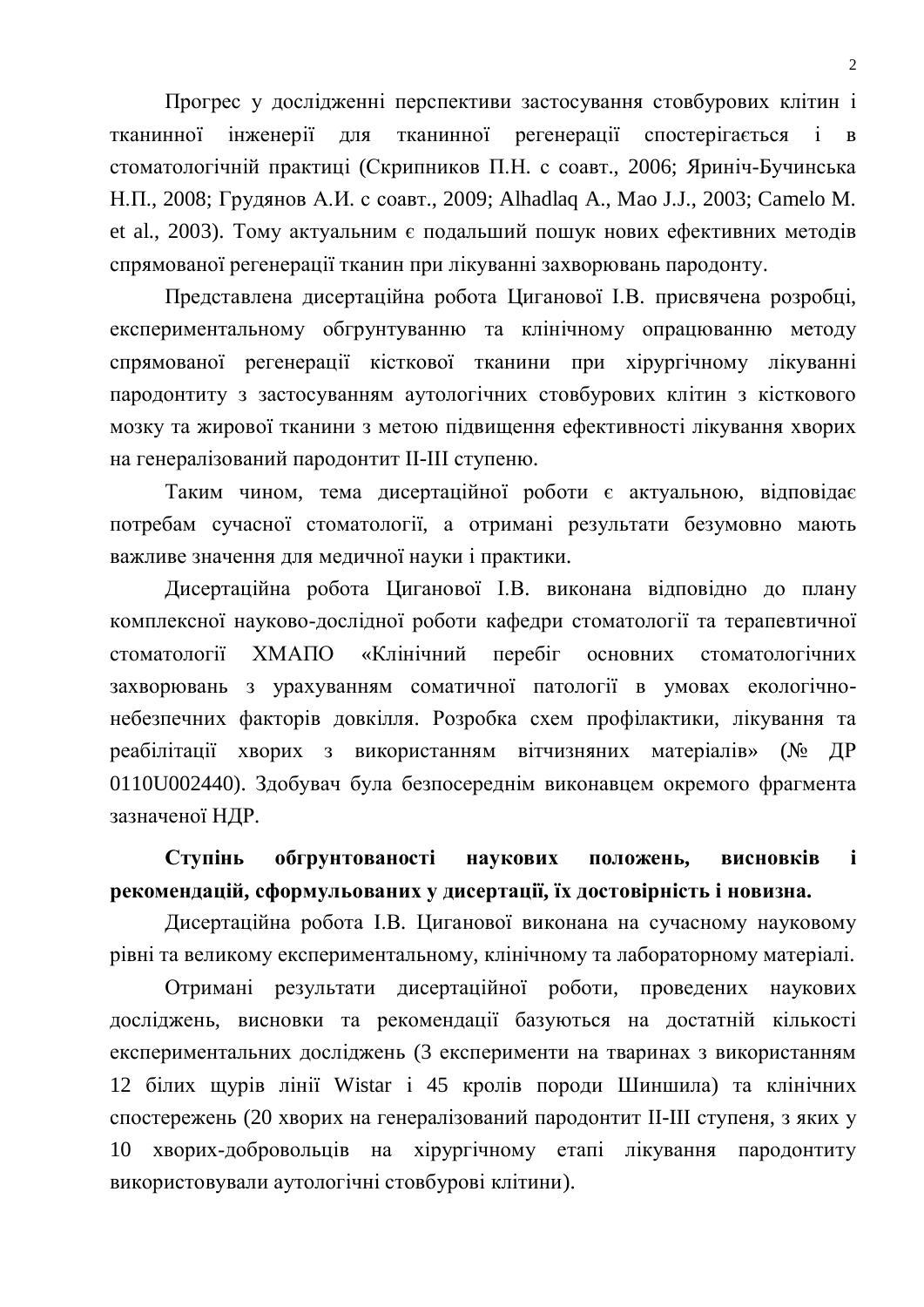Для вирішення поставлених у дисертації задач автором проведені експериментальні на тваринах, клінічні, лабораторні (гістологічні, морфометричні, мікроскопічні, виділення та культивування стовбурових клітин) та статистичні дослідження. Використані методи сучасні, адекватні поставленим завданням дисертаційної роботи та дозволяють отримати вірогідні результати, які оброблені сучасними математичними методами за допомогою персонального комп'ютера.

Наукові положення, висновки і рекомендації, сформульовані в дисертації, цілком обгрунтовані, об'єктивні, випливають зі змісту роботи. Достовірність наукових положень та висновків підтверджується верифікацією результатів, отриманих в умовах перевірок на різних об'єктах дослідження, а також шляхом порівняння з різними групами хворих та експериментальних тварин, які формувалися відповідно до вимог для забезпечення репрезентативності й об'єктивності результатів.

Наукова новизна дисертаційного дослідження полягає насамперед у тому, що автором вперше в Україні на підставі комплексних експериментальноклінічних досліджень обгрунтовано та опрацьовано методику застосування аутологічних стовбурових клітин з кісткового мозку та жирової тканини при хірургічному лікуванні пародонтиту, що дозволило істотно підвищити ефективність лікування хворих на генералізований пародонтит.

Автором за результатами експериментальних досліджень вивчені властивості восьми відомих остеопластичних матеріалів різного походження в якості матриці-носія (скаффолду) для стовбурових клітин з кісткового мозку щурів. Доведено, що найкращими транспортними властивостями володіє композиційний синтетичний матеріал Коллапан Л.

На підставі проведеного в експерименті порівняльного аналізу процесу загоєння змодельованого кісткового дефекту щелепи при застосуванні різних остеопластичних матеріалів з додаванням аутологічних стовбурових клітин з кісткового мозку кролика встановлено, що найкращі результати отримані при застосуванні Коллапану Л із стовбуровими клітинами, що підтверджено повноцінною регенерацією кісткової тканини на 60-у добу експерименту.

Автором за результатами власних досліджень вперше визначено дозозалежний репаративний ефект стовбурових клітин з кісткового мозку та жирової тканини. Доведено, що оптимальною для повноцінної регенерації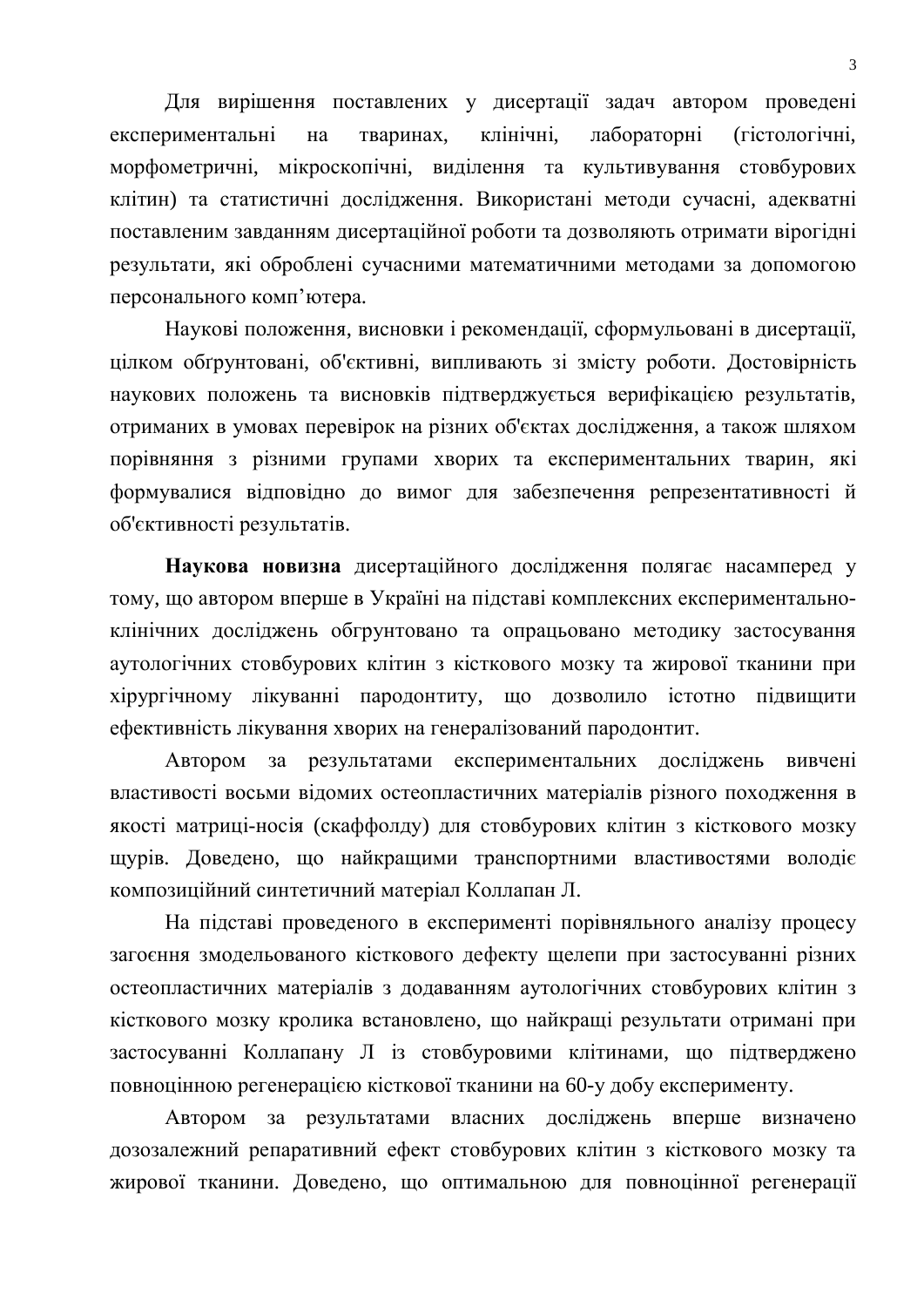кісткової тканини виявилася доза 500 тисяч стовбурових клітин кісткового мозку кролика на дефект розміром 0,027 см<sup>3</sup>.

Показано, що введення 500 тис. стовбурових клітин кісткового мозку на носії – Коллапані через 90 лнів призвело до повного вілновлення гістологічної структури змодельованого дефекту нижньої щелепи кролика.

Також в цьому експерименті вперше встановлено, що стовбурові клітини кісткового мозку мають більш виражений остеогенний потенціал у порівнянні із стовбуровими клітинами жирової тканини.

Практичне значення роботи. Отримані дисертантом результати є вагомим вкладом у вирішення завдання підвищення ефективності лікування хворих на генералізований пародонтит шляхом застосування аутологічних стовбурових клітин з кісткового мозку та жирової тканини в композиції з остеопластичними матеріалами лля спрямованої тканинної регенерації на етапі хірургічного лікування пародонтиту.

Автором вперше в Україні експериментально та клінічно обґрунтований дозозалежний ефект застосування стовбурових клітин з кісткового мозку та жирової тканини.

Запропонований метод лікування генералізованого пародонтиту впроваджений у 3-х стоматологічних закладах України. Основні наукові положення дисертаційної роботи використовуються у навчальному процесі кафедри стоматології та терапевтичної стоматології ХМАПО та кафедри післядипломної освіти лікарів-стоматологів ВДНЗУ «Українська медична стоматологічна академія».

За матеріалами роботи видані методичні рекомендації «Спосіб направленої регенерації кісткової тканини у стоматології».

Матеріали дисертації достатньо повно викладені у 8 наукових працях, з яких 5 статей (4 – у наукових фахових виданнях України, 1 стаття у фаховому виданні Білорусі), 3 тези доповіді у матеріалах науково-практичних конференцій. Рівень публікацій високий. Обсяг достатній і відповідає вимогам МОН України.

Матеріали дисертації доповідались та обговорювались на 6 науковопрактичних конференціях, з'їздах.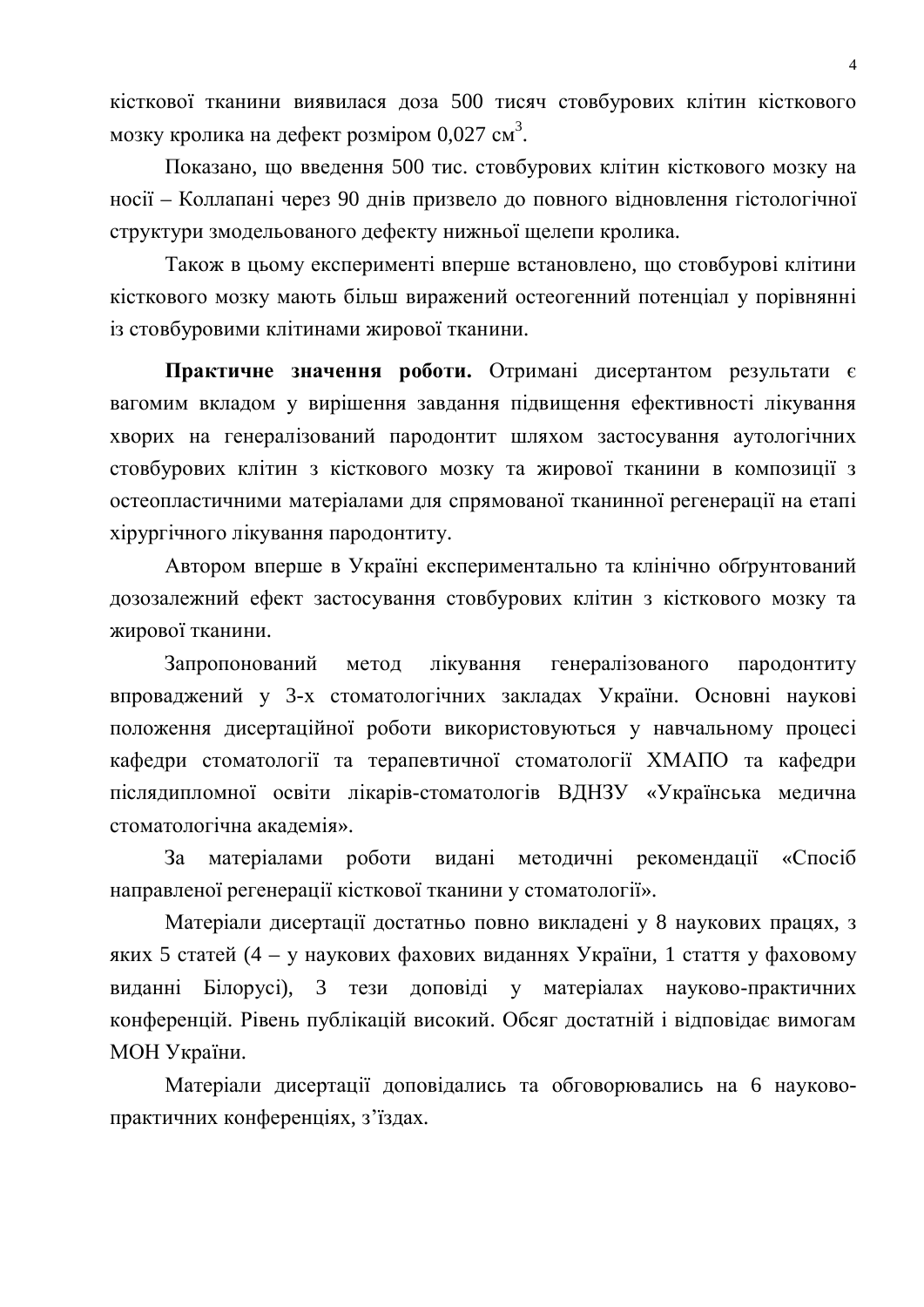## Загальна характеристика роботи, оцінка її змісту і результатів.

Дисертаційна робота Циганової І.В. на здобуття наукового ступеня кандидата медичних наук викладена на 174 сторінках принтерного тексту, ілюстрована 92 рисунками, містить 4 таблиці. Побудована традиційно: складається зі вступу, огляду літератури (розділ 1), опису матеріалів і методів дослідження (розділ 2), 3-х розділів з результатами власних досліджень, аналізу та узагальнення отриманих результатів, висновків, практичних рекомендацій та списку використаних джерел, який включає 242 першоджерела (117 – кириллицею,  $125 - \text{латиницею}$ ).

Зміст автореферату дисертації є ідентичним змісту виконаної дисертаційної роботи.

У *вступі* (6 стор.) автор на основі вивчення джерел літератури конкретно та достатньо повно обгрунтовує доцільність і актуальність даної роботи, формулює мету і конкретні завдання дослідження, об'єкт і предмет дослідження, наводить методи досліджень, що використані в роботі, висвітлює наукову новизну і практичне значення одержаних результатів, особистий внесок здобувача при виконанні роботи, приводить дані про апробацію матеріалів дисертації на науково-практичних конференціях і кількість публікацій за темою дисертації в наукових фахових виданнях.

Зауваження: 1) На мій погляд, в анотації наведено дуже мало посилань на відомі наукові праці по темі дисертації, особливо стосовно питань регенеративної пародонтології. Це не зовсім зрозуміло, бо в обзорі літератури представлено багато відповідних першоджерел.

2) В дисертації не потрібно представляти пункт «Об'єм і структура дисертації».

**Розділ 1** (Огляд літератури) викладений на 27 сторінках тексту. Він складається із 4 підрозділів і не перевищує 20% основного тексту дисертації за вимогами МОН. Автор дає досить повну характеристику стану проблеми на сьогоднішній день та перспектив її розвитку.

У першому підрозділі 1.1 дисертант послідовно приводить дані літератури про історію розвитку клітинної та тканинної терапії в загальній медицині та в стоматології; представляє класифікацію та ретельну характеристику різних видів стовбурових клітин, їх переваги, здатність до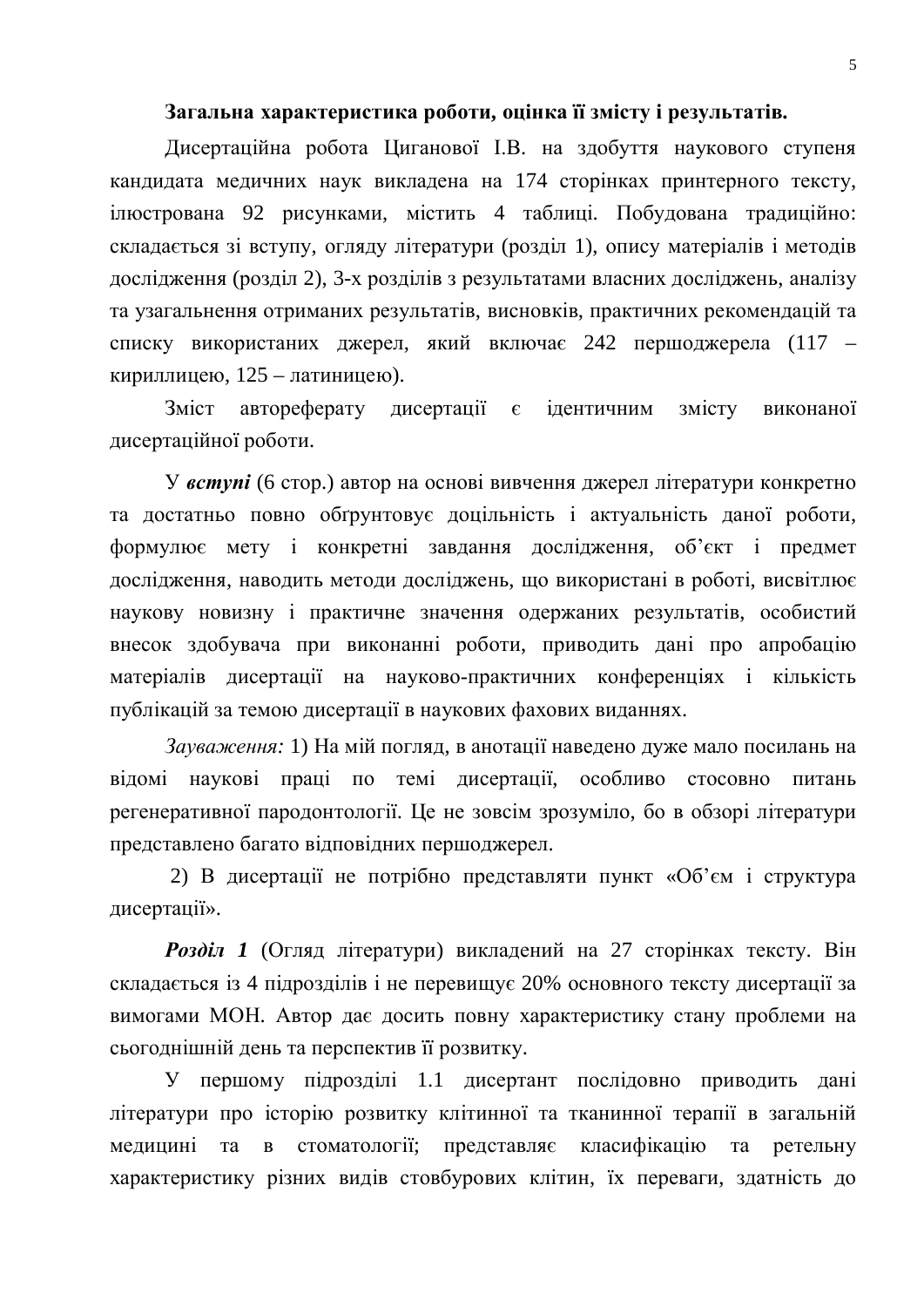диференціювання; наводить приклади застосування стовбурових клітин з кісткового мозку та жирової тканини в різних галузях медицини.

Другий підрозділ огляду літератури 1.2 присвячений аналізу джерел стосовно розвитку тканинної біоінженерії та клітинної терапії в стоматології. Приведені переконливі докази про ефективність запропонованих різними авторами методик переважно в експерименті на лабораторних тваринах та поодинокі праці про клінічні дослідження.

У підрозділі 1.3 наводиться інформація про метод спрямованої регенерації кісткової тканини, про різні остеопластичні матеріали та вимоги до них.

Пілрозділ 1.4 присвячений інформації про метод спрямованої тканинної регенерації, що полягає у використанні спеціальних мембран різного походження, резорбуємих і нерезорбуємих, які забезпечують оптимальні умови для регенерації усіх тканин пародонтального комплексу.

Таким чином, представлений огляд літератури є досить різноплановим, інформативним і логічно підтримує мету дисертаційного дослідження.

Зауваження: 1) Бажано було б сформулювати загальну назву огляду літератури.

**Розділ 2** «Матеріали і методи дослідження» викладений на 16 сторінках і містить 4 підрозділи з обґрунтуванням мети дослідження, переліком та ретельним описом експериментальних, клінічних, лабораторних і статистичних методів досліджень. Загалом розділ викладений ґрунтовно, інформативно. Методологічний підхід до досліджень правильний. Застосовані методи сучасні, об'єктивні і дають змогу отримати достовірні результати.

Як позитивний момент хочу відзначити детальний грамотний опис методики виділення стовбурових клітин з кісткового мозку та жирової тканини тварин, їх культивування та диференціювання (імунофенотипування).

Зауваження: 1) У підрозділі 2.2 (стор. 40-41), при описанні першого експерименту на шурах, не зовсім зрозуміло, яким чином проводилась оцінка шитотоксичності для стовбурових клітин різних остеопластичних матеріалів: у якому середовищі, яким методом?

У третьому розділі дисертації з назвою «Оптимальний носій стовбурових клітин. Загоєння дефектів при застосуванні скафолдів з введенням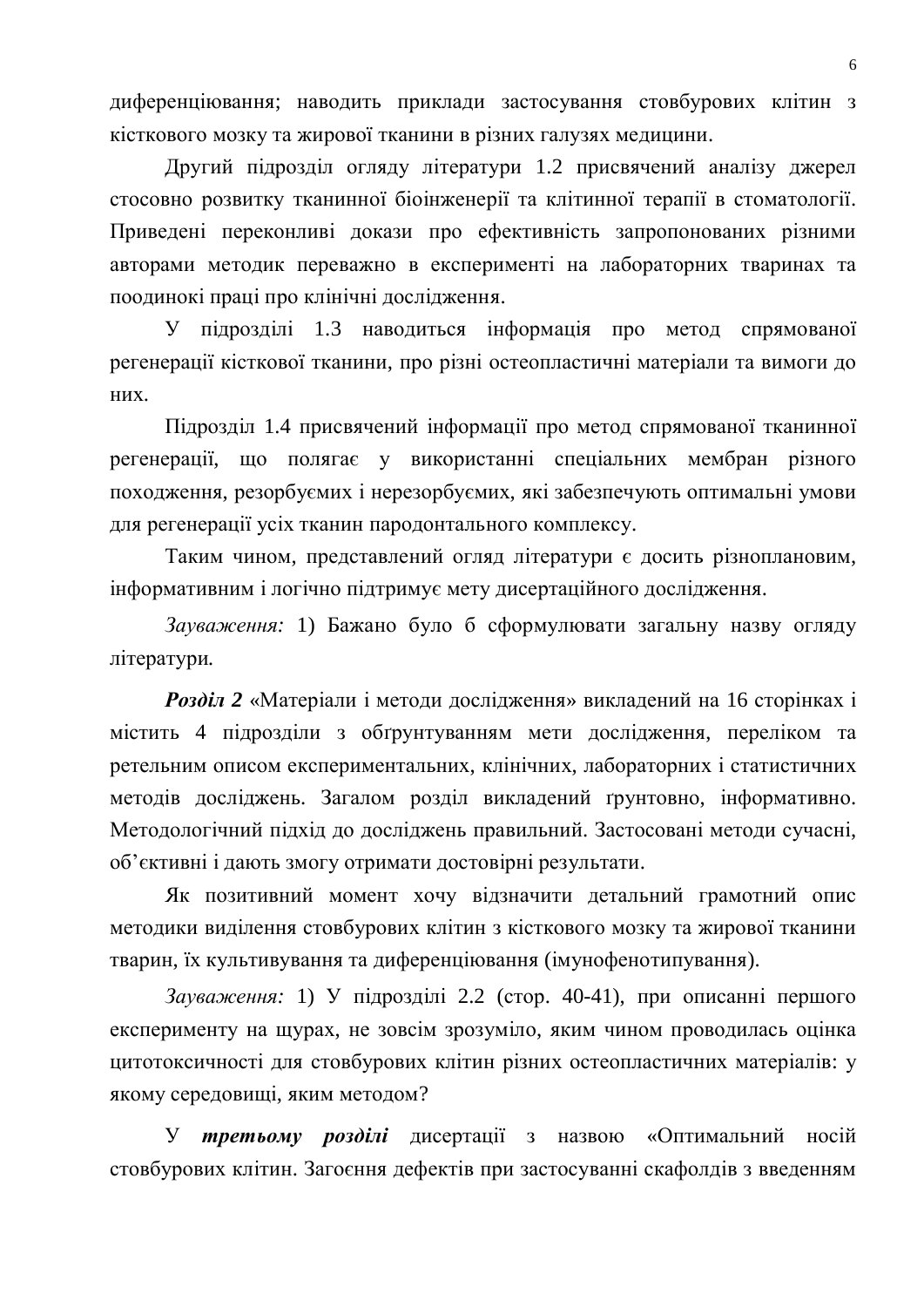стовбурових клітин кісткового мозку кролика *in vivo*» (12 сторінок, 2 підрозділи) представлені результати двох експериментів на тваринах.

У першому експерименті автором досліджена біосумісність стовбурових клітин кісткового мозку щурів з різними остеопластичними матеріалами природного і штучного походження. Стовбурові клітини кісткового мозку наносили на остеопластичні матеріали хімічної та біологічної природи: Біо-Ген (Італія), Біоколаген (Швейцарія), Біо-Осс (Швейцарія), Періоглас (США), Остеоапатит (США), Кергап (Україна), Коллапан Л (Росія), Стимул-Осс (Росія).

В результаті дослідження встановлена цитотоксичність для стовбурових клітин двох носіїв – Періогласа і Стимул-Осса. Коллапан, Біо-Ген, Біоколаген, Біо-Осс, Остеоапатит, Кергап не чинили негативного впливу на стовбурові клітини, що вказує на можливість їх використання в якості матриці-носія в регенеративній терапії. Найкращий результат встановлено для матеріала Коппапан Л.

У другому експерименті *in vivo* автором досліджено процес загоєння кісткового дефекту нижньої щелепи кролика при застосуванні різних остеопластичних матеріалів-скаффолдів з додаванням стовбурових клітин кролика.

За результатами гістологічних і морфометричних досліджень встановлено, що аутологічні стовбурові клітини, введені в область кісткового дефекту з Коллапаном, забезпечують повноцінну регенерацію кісткової тканини. Вже на 30 добу була сформована мережа кісткових трабекул з високою щільністю остеоцитів на їх поверхні та з вираженим остеобластичним диференціюванням клітин. На 60 добу експерименту в тканинах регенерату превалює кісткова тканина.

Розділ інформативно ілюстрований 31 рисунком (фото операції, мікропрепаратів кісткової тканини щелепи, діаграми).

Зауваження: 1) Матеріал підрозділу 3.1 представлений дуже стисло, немає статистичних даних і доказів переваги того чи іншого матеріалу.

**Четвертий розділ** з назвою «Морфогенез кісткової тканини щелепи кролика в залежності від дози аутологічних стовбурових клітин і способу їх отримання» викладений на 41 сторінці тексту та містить 10 підрозділів.

Метою третього експерименту на тваринах стало дослідження впливу аутологічних клітин кролика, отриманих з кісткового мозку та жирової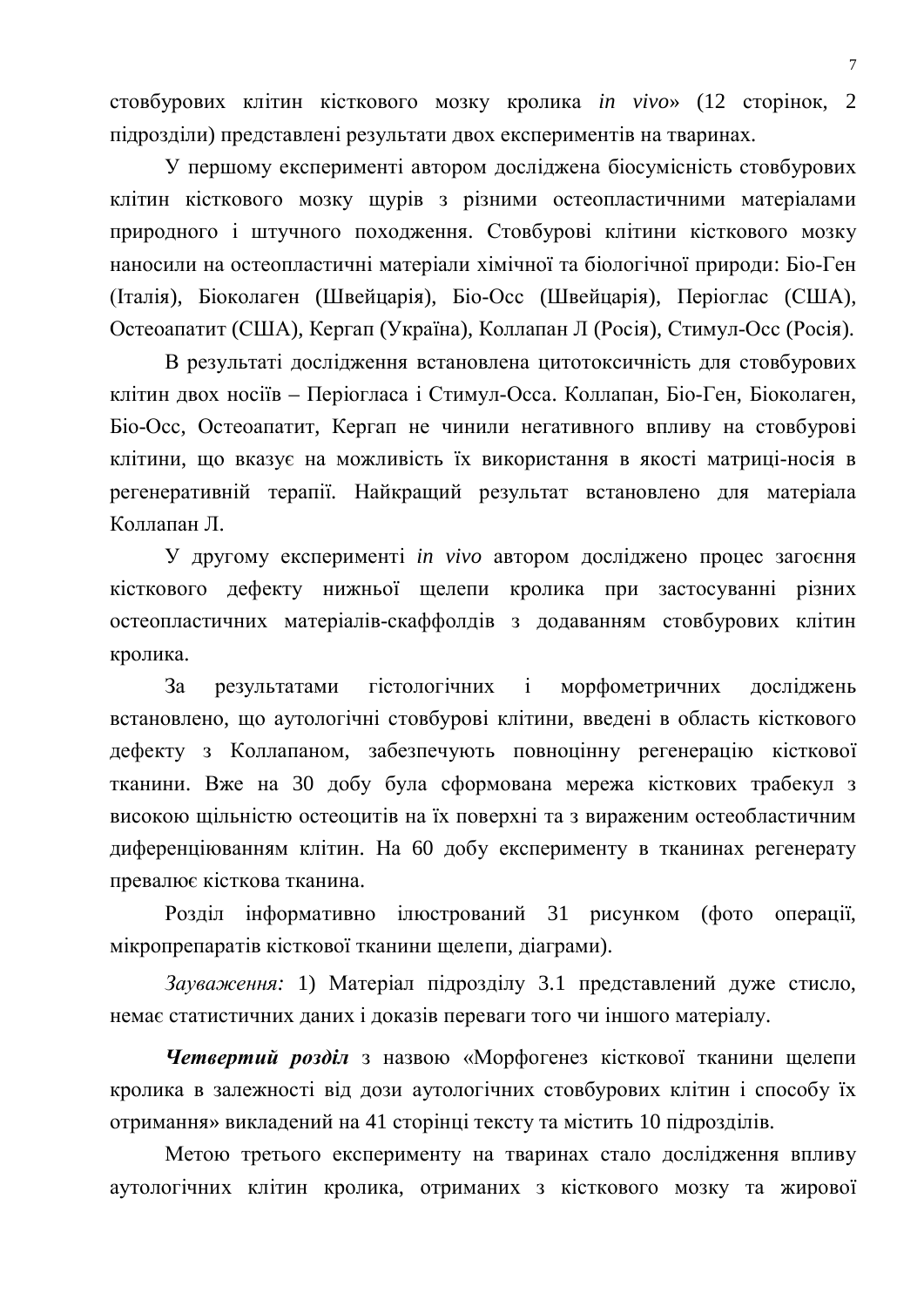тканини, в кількості 100 тисяч, 500 тисяч, 1 мільйон, отриманих з кісткового мозку та жирової тканини, на загоєння дірчастих дефектів альвеолярного відростку, об'ємом 0,027 см<sup>3</sup>. Було використано 32 кролика-самця породи Шиншила віком 1 рік. Усі тварини були розполілені на 8 серійних групп, по 4 кролика в кожній.

За результатами морфологічних досліджень встановлено, що увсіх дослідних групах при введенні стовбурових клітин як з жирової тканини, так і з кісткового мозку, на носії Коллапан, відмічається стимуляція остеогенезу.

При цьому, згідно з морфометричними даними, на 42 добу відновлення кісткової тканини у групах з введенням стовбурових клітин кісткового мозку було на 14% скоріше у порівнянні з стовбуровими клітинами з жирової тканини. На 90 добу утворення остеогенних структур в групах тварин, яким вводили стовбурові клітини кісткового мозку, було в 3 рази більше, ніж у групах з введенням стовбурових клітин з жирової тканини.

При порівнянні структури тканин регенерату залежно від кількості клітин встановлено, що найбільш оптимальною та інтенсивною була стимуляція остеогенезу при введенні 500 тис. стовбурових клітин для дефекту об'ємом 0,027 см<sup>3</sup>. Визначено, що після введення в дефект 500 тисяч аутологічних стовбурових клітин з Коллапаном за період з 42 до 90 діб відбувалась істотна якісна зміна темпу остеогенезу в структурі регенерату, що призвело до значного збільшення новоутворених кісткових структур (з 44% до 85%). Введення 500 тисяч аутологічних стовбурових клітин кісткового мозку з Коллапаном за 90 діб призвело до повного відновлення гістологічної структури нижньої щелепи кролика.

Розділ інформативно ілюстрований показовими діаграмами та фотографіями мікропрепаратів кісткової тканини. Принципових зауважень до розділу не виникло.

**П'ятий розділ** «Результати хірургічного лікування хворих на генералізований пародонтит II-III ступеня важкості» викладений на 24 сторінках, містить 3 таблиці та 14 рисунків (приклади ортопантомограм щелеп хворих, пародонтальні карти «Флорида Проуб»). Це єдиний клінічний розділ роботи, в якому представлені результати лікування генералізованого пародонтиту за запропонованою методикою.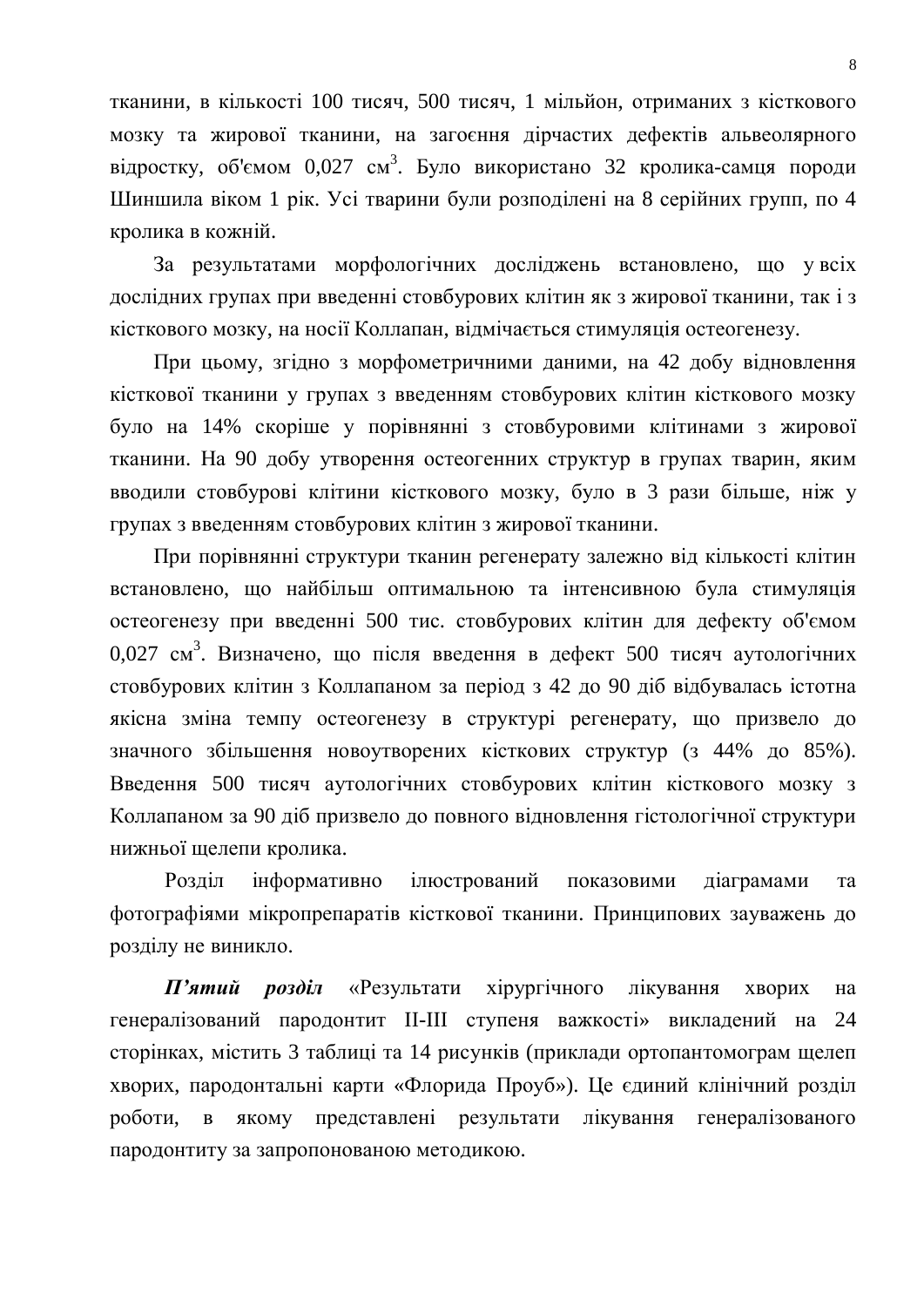Групу клінічних спостережень склали 20 хворих на генералізований пародонтит II-III ступеня, яким проведено комплексне лікування, що полягало в професійній гігієні порожнини рота, усуненні травматичної оклюзії, фармакотерапії, що включала призначення антимікробних, остеотропних, десенсибілізуючих препаратів, вітамінних комплексів.

В основній групі з 10 хворих-добровольців на хірургічному етапі лікування пародонтиту при проведенні клаптевих операцій використовували стовбурові клітини з урахуванням обсягу дефекту (з розрахунку 2 млн. стовбурових клітин). Забір, культивацію та, в разі необхідності, кріоконсервування стовбурових клітин кісткового мозку здійснювали в Центрі опіків, реконструктивної і пластичної хірургії, який розташований у Харківській міській клінічній лікарні №4 швидкої невідкладної допомоги ім. О.В. Мешанінова.

У 10 пацієнтів групи контролю проводили аналогічні клаптеві операції без застосування стовбурових клітин.

Треба відмітити, що при клінічному обстеженні хворих на генералізований пародонти автор використовувала сучасну систему пародонтального зондування «Florida Probe», яка дозволяє отримати найбільш об'єктивні показники пародонтального статусу пацієнтів. Крім того, ефективність лікування оцінювали за результатами рентгенологічного обстеження через 6 і 12 місяців після операції.

Проведені контрольні клінічні та рентгенологічні обстеження хворих у віддалені строки показали, що застосування аутологічних стовбурових клітин на хірургічному етапі лікування пародонтиту призвело до найкращих результатів у порівнянні з контрольною групою хворих. Це підтверджено більш виразною позитивною динамікою зміни усіх пародонтальних індексів, покращенням рівня гігієни порожнини рота, усуненням пародонтальних кишень, покращенням структури кісткової тканини альвеолярного відростка, а головне, тривалою стабілізацією дистрофічно-запального процесу в тканинах пародонта.

Розділ інформативно насичений, ілюстрований таблицями та рисунками. Містить показові виписки з історії хвороби 2-х пацієнтів (основної і контрольної групи), де дуже ретельно описані усі дані об'єктивного обстеження, всі етапи лікування і віддалені результати.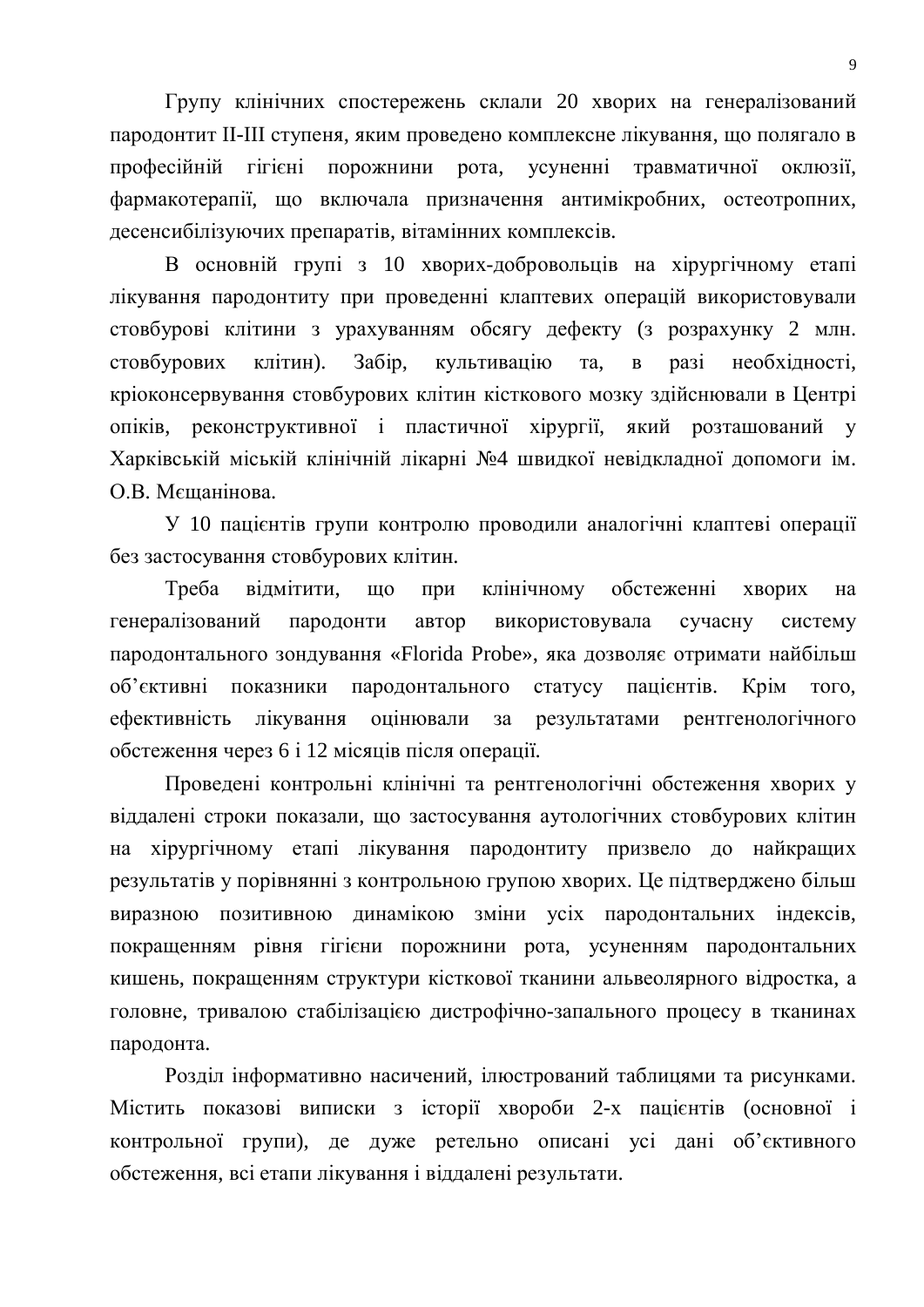Зауваження: 1) Було б більш зручним аналізувати дані клінічного обстеження пацієнтів основної і контрольної груп до та після лікування в одній таблиці, а так вони наведені в трьох таблицях (табл. 5.1, 5.2, 5.3). Це ускладнює статистичний аналіз цифрових ланих.

Розділ «Аналіз та узагальнення отриманих результатів» викладений на 9 сторінках та присвячений узагальненню і обговоренню отриманих автором результатів дослідження. В ньому приведене обґрунтоване обговорення результатів проведених експериментальних, лабораторних і клінічних досліджень. В цілому визначене значення отриманих результатів для теорії та практики сучасної стоматології.

Зауваження: 1) На жаль, у цьому розділі не наведено жодного посилання на аналогічні наукові праці інших дослідників з метою порівняння отриманих Вами результатів з результатами попередніх досліджень.

**Висновки**, їх 5, написані стисло, але конкретно, обгрунтовано, ілюстровані кількісними показниками і, в цілому, також є підсумком всього виконаного дослідження.

Практичні рекомендації (3 пункти) є конкретними і зрозумілими для практичних лікарів і пропонуються автором для впровадження в клінічну практику.

Список використаних джерел викладений у порядку посилань за текстом, є достатньо повним і характеризує основний зміст дисертації.

Автореферат дисертації та опубліковані праці повністю відображають основні положення та висновки дисертаційної роботи.

Загальні зауваження до роботи:

1. На мій погляд, доцільно було б оформити Патент на новий спосіб лікування генералізованого пародонтиту з метою доведення його пріоритетності.

2. Мета дослідження сформульована як «підвищення ефективності хірургічного етапу комплексного лікування хворих на генералізований пародонтит». При цьому хірургічний етап є основним в лікуванні хворих на ГП II-III ступеня. Тому я вважаю, що не потрібно було акцентувати увагу лише на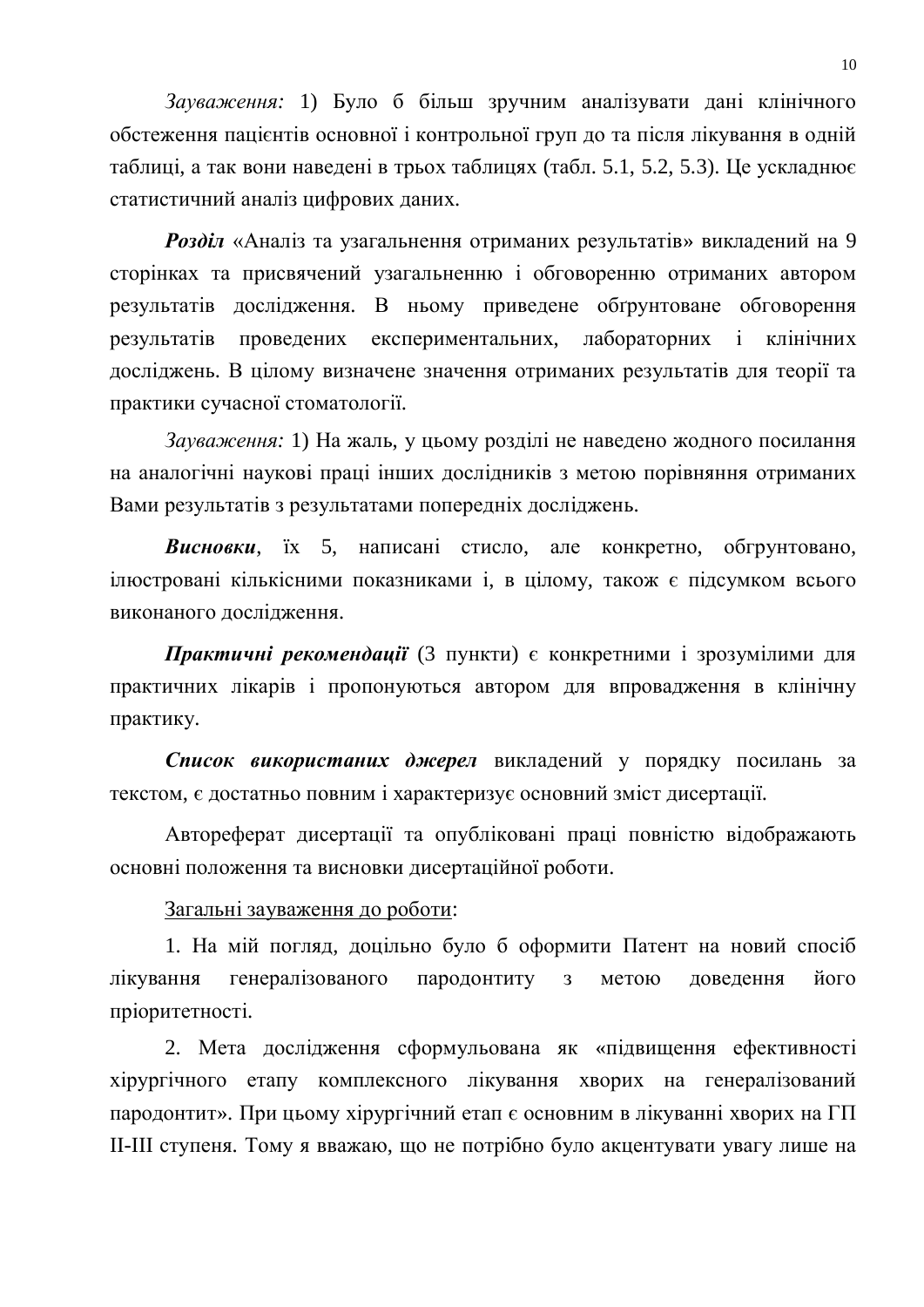підвищенні ефективності хірургічного етапу, а все ж таки – на підвищенні ефективності усього лікування.

Слід зазначити, що наведені у відгуку зауваження не носять принципового значення і суттєво не впливають на загальне позитивне враження від наукової праці, як за змістом, так і за оформленням.

В плані дискусії пропоную дисертанту надати пояснення по деяким питанням:

1. Які препарати Ви найчастіше призначали на консервативному етапі лікування пародонтиту (антимікробні, остеотропні, десенсибілізуючі, вітамінні комплекси)? Призначали чи ні антибіотики, на якому етапі лікування?

2. Визначте, будь ласка, показання до застосування аутологічних стовбурових клітин у клінічній пародонтології. У яких випадках ця методика може бути найбільш доцільною?

3. Які, на Ваш погляд, перспективи розвитку клітинної терапії і тканинної біоінженерії в стоматології в Україні?

#### **ВИСНОВОК**

У цілому дисертаційна робота ЦИГАНОВОЇ Ірини Валеріївни на тему: «Обгрунтування застосування остеопластичних аутологічних біоматеріалів в комплексній терапії хворих на хронічний генералізований пародонтит» є завершеною працею, в якій отримані нові науково обґрунтовані теоретичні і практичні результати, що в сукупності вирішують конкретне наукове завдання, що полягає у підвищенні ефективності лікування хворих на генералізований пародонтит методом направленої регенерації кісткової тканини з використанням аутологічних стовбурових клітин з кісткового мозку та жирової тканини.

Отримані результати і зроблені висновки підтверджені достатнім обсягом проведених експериментальних, лабораторних і клінічних досліджень на сучасному методичному рівні і досить повно опубліковані. У результаті проведеного дослідження сформульовані нові наукові положення і практичні рекомендації для сучасної стоматології.